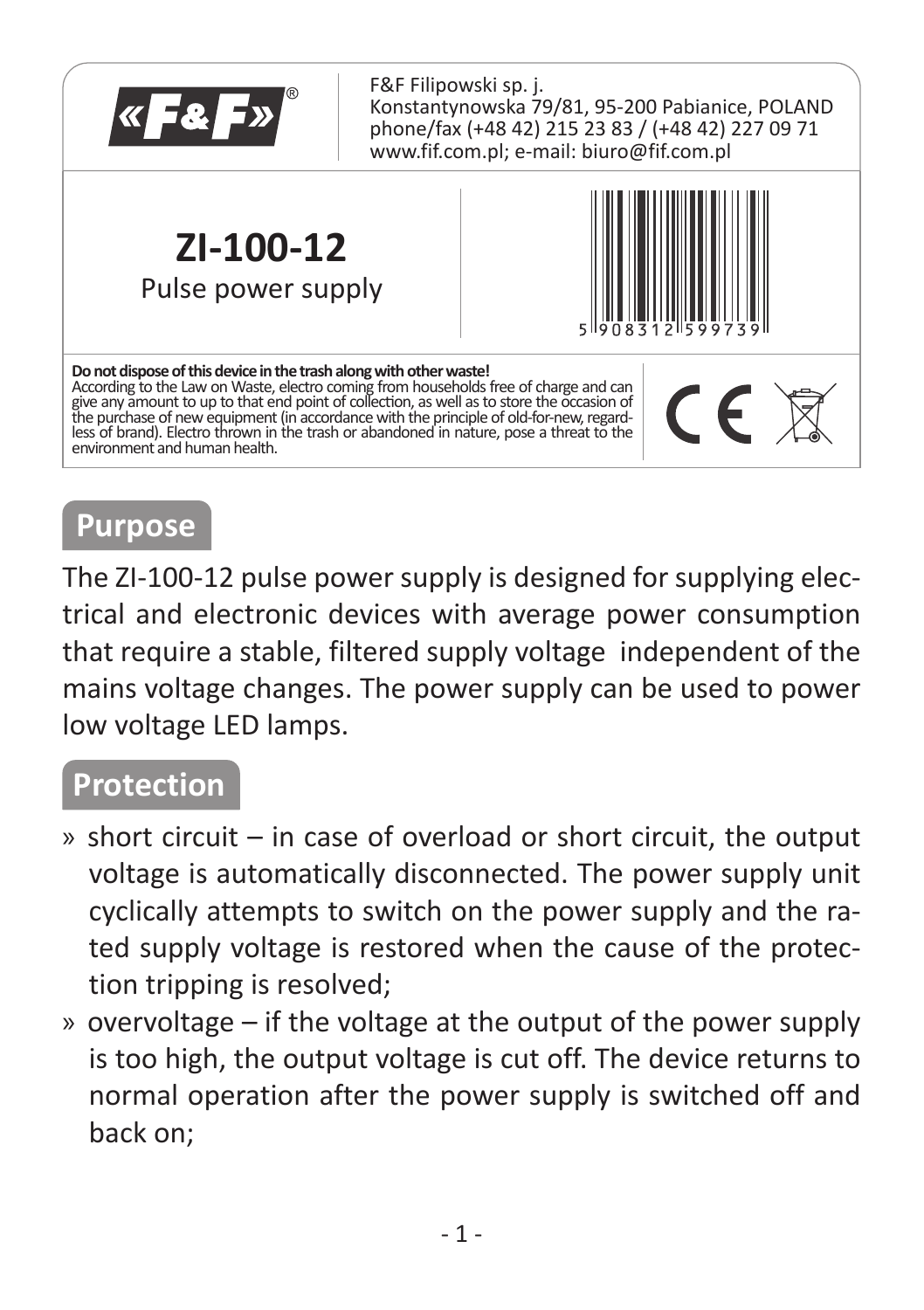» thermal – if the temperature inside the power supply unit is too high it will cause it to shut down; when the temperature drops to a safe value, the output voltage will be restored.

#### **Description of terminals**



- 1 230 V AC power supply input N
- 2 230 V AC power supply input L
- 3, 4 DC power supply output V+
- 5, 6 DC power supply output V-
	- 7 signalling switching on the power supply
	- 8 output voltage adjustment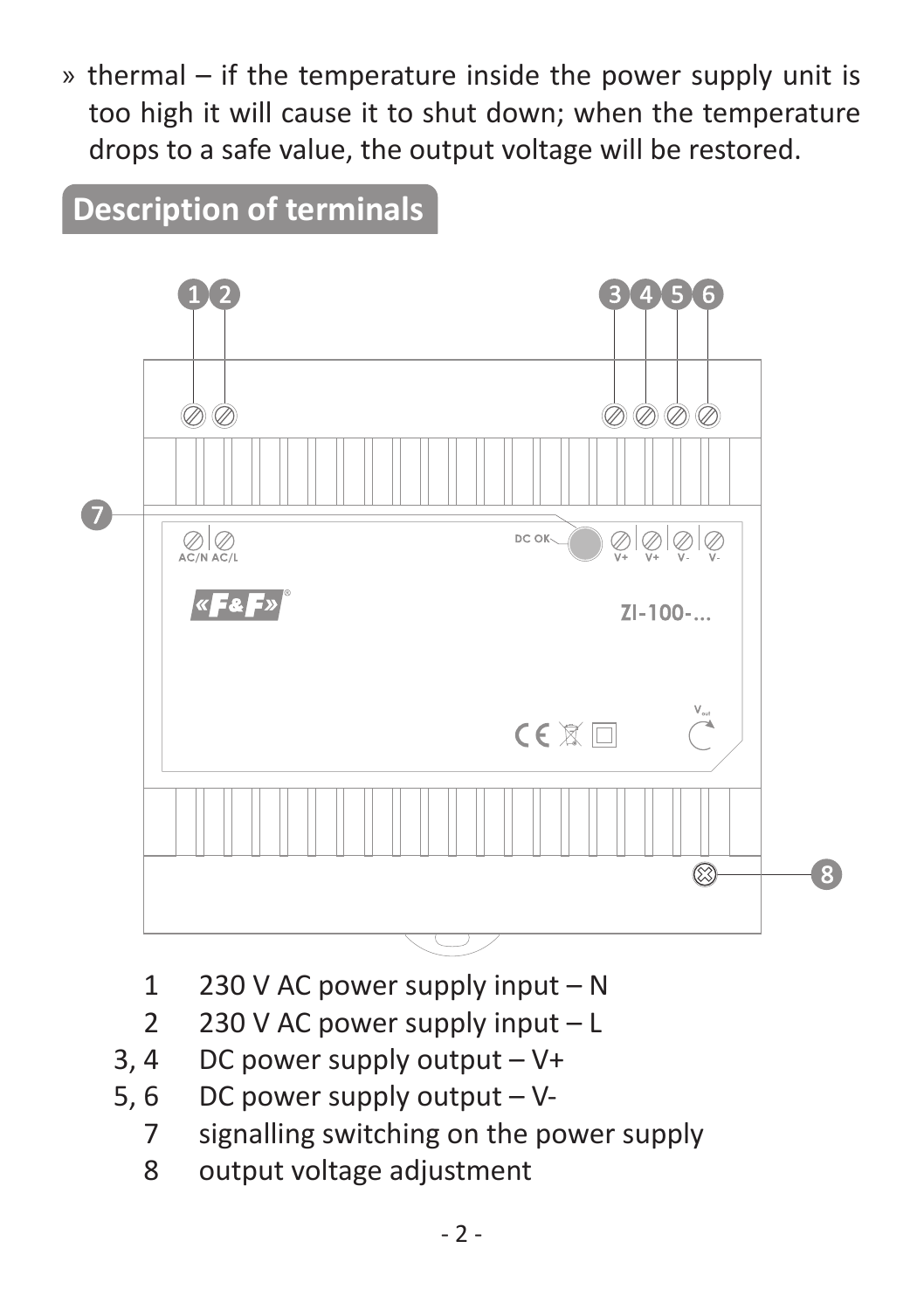## **Technical data**

| input voltage                       | 180÷264 V AC                        |
|-------------------------------------|-------------------------------------|
| output voltage                      | 12 V DC                             |
| output current                      | 8.3 A                               |
| output power                        | 100 W                               |
| efficiency                          | 88%                                 |
| inrush current                      | 40 A (230 V AC)                     |
| leakage current                     | 1m A (230 V AC)                     |
| stabilisation of the output voltage |                                     |
| at the change of the output voltage | ±1%                                 |
| at the change of the output current | ±1%                                 |
| voltage regulation range            | $10.8 \div 13.8$ V                  |
| ripple and noise                    | 240 mV p-p                          |
| overload                            | 110÷160% lout                       |
| overvoltage protection threshold    | $18 \div 23$ V                      |
| thermal protection threshold        | 135÷165°C                           |
| terminal                            | 2.5 mm <sup>2</sup> screw terminals |
| tightening torque                   | $0.4$ Nm                            |
| working temperature                 | $-20 \div 50^{\circ}$ C             |
| dimensions                          | 6 module (100 mm)                   |
| weight                              | 310 g                               |
| mounting                            | on TH-35 rail                       |
| ingress protection                  | <b>IP20</b>                         |